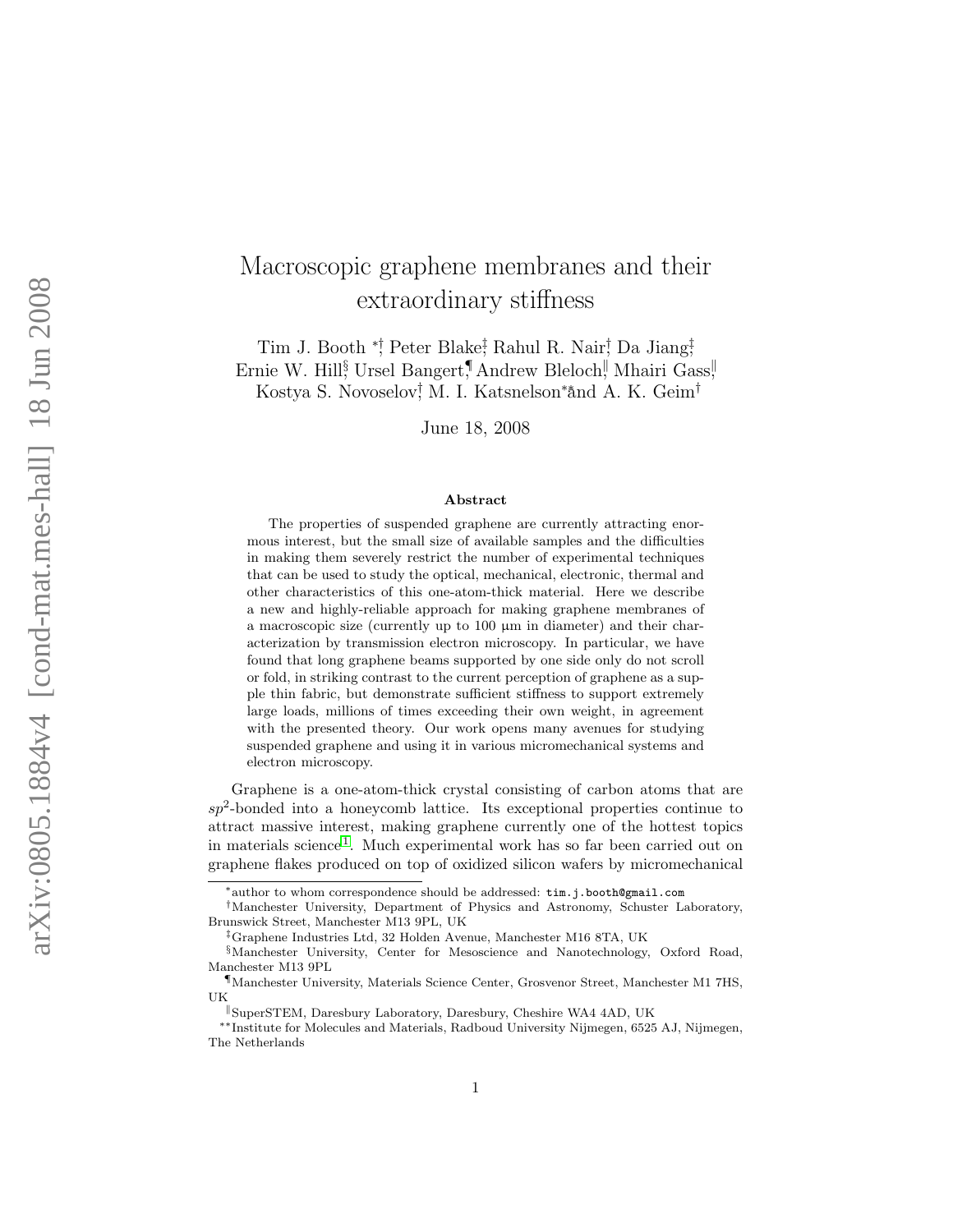

Figure 1: Graphene membranes. Left: Photograph of a standard support grid for TEM  $(3 \text{ mm in diameter})$  with a central aperture of  $50 \mu \text{m}$  diameter covered by graphene. Bottom: Optical image of a large graphene crystal covered by photoresist in the place where the aperture is planned. Top: TEM micrograph of one of our graphene membranes that was partially broken during processing, which made graphene visible in TEM. Scale bars:  $5 \mu m$ .

<span id="page-1-0"></span>cleavage<sup>[2](#page-8-1)[,3](#page-8-2)[,4](#page-8-3)</sup>. More recently, procedures were developed to process graphene crystallites further and obtain suspended (free-standing) graphene [5](#page-8-4)[,6,](#page-8-5)[7,](#page-8-6)[8,](#page-8-7)[9](#page-8-8)[,10](#page-8-9) , which provided valuable information about its microscale properties such as long-range crystal order and inherent rippling<sup>[8](#page-8-7)</sup>. Graphene membranes with lateral dimensions of the order of  $0.1-1 \mu m$  were previously fabricated either by etching a substrate material away from beneath a graphene crystallite, which left it supported by a gold 'scaffold' structure<sup>[5](#page-8-4)</sup>; by direct transfer of graphene crystals onto an amorphous carbon film<sup>[7](#page-8-6)</sup>, or by cleavage on silicon wafers with etched trenches [6](#page-8-5)[,9](#page-8-8)[,10](#page-8-9). The small sample size, especially for the case of suspended graphene, remains a major limiting factor in various studies and precludes many otherwise feasible experiments.

In this communication we report a technique for making large graphene membranes with sizes that are limited only by the size of initial flakes obtained by micromechanical cleavage, currently up to 100 µm diameter. These membranes can be produced reliably from chosen crystallites with a typical yield of more than 50%. The final samples are mechanically robust, easy to handle and compatible with the standard holders for transmission electron microscopy (TEM), which allows the use of graphene as an ultimately thin and non-obstructing support in electron diffraction or high-resolution transmission electron microscopy studies (see Fig. [1\)](#page-1-0). Furthermore, our procedures do not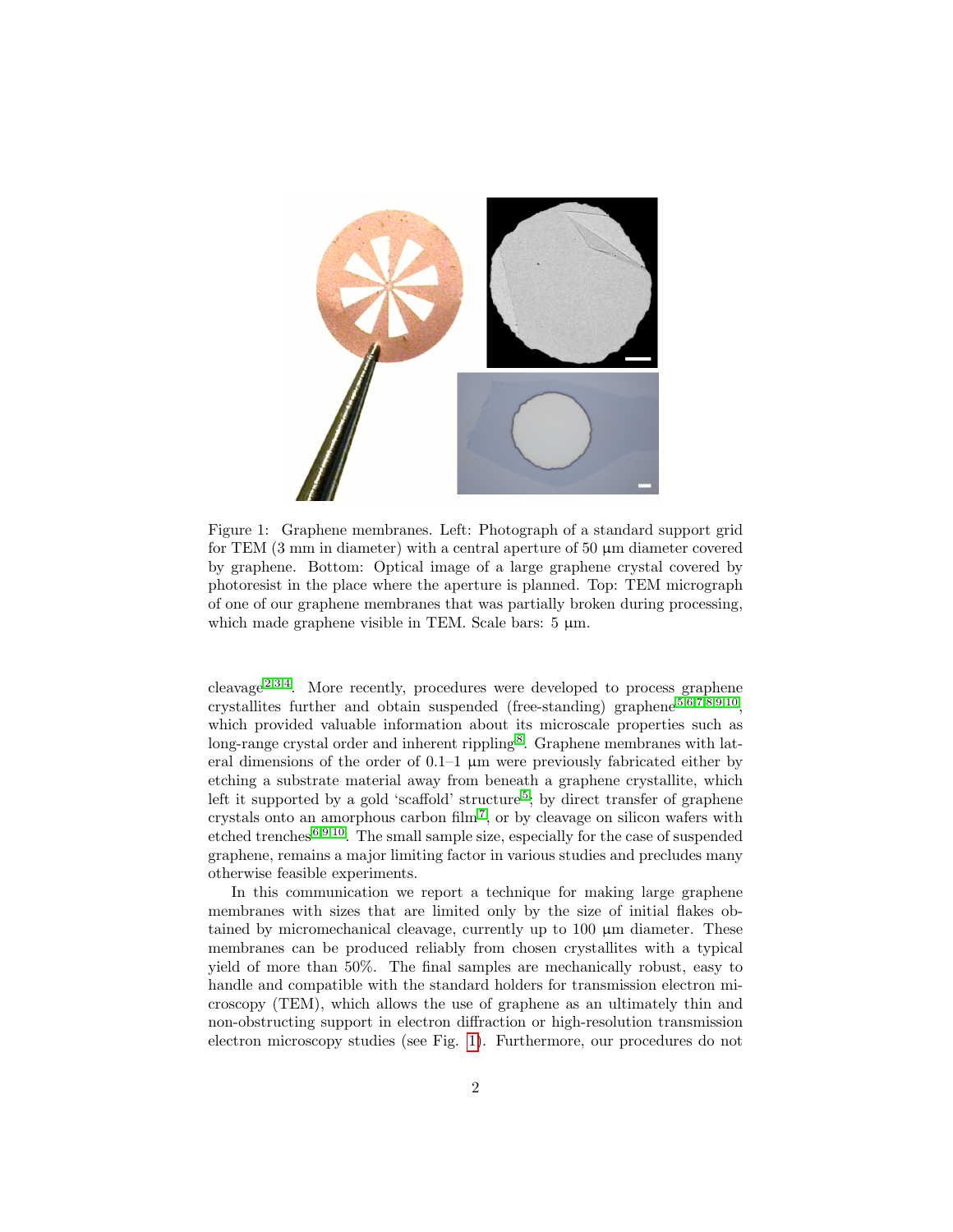involve any aggressive etchants that can lead to the 'oxidation' of graphene [11](#page-8-10) and/or its irreversible contamination, which makes the technique suitable for incorporation into complex microfabrication pathways. The membranes demonstrated here should facilitate further studies of mechanical, structural, thermal, electrical and optical properties of this new material because graphene samples can now be used in a much wider range of experimental systems. We have also found that graphene does not meet the current perception of these one-atomthick films as being extremely fragile and prone to folding and scrolling [12,](#page-8-11)[13](#page-8-12). In fact, graphene appears to be so stiff and robust that crystallites supported by one side can freely extend ten microns away from a scaffold structure. The latter observation is explained within elasticity theory by a huge Young's modulus of graphene.

Figure 1 shows examples of our final samples whereas Fig. 2 explains the fabrication steps involved. Graphene crystals are first prepared by standard micromechanical cleavage techniques<sup>[3](#page-8-2)</sup>. Sufficiently large flakes produced in this way are widely distributed over a substrate (occurring with a typical number density of  $\langle 1 \text{ per cm}^2 \rangle$  and in a great minority as compared to thicker flakes. This prevents their identification via atomic-resolution techniques such as scanning probe or electron microscopies either due to prohibitively small search areas or a lack of response specific to single-layer graphene<sup>[3](#page-8-2)</sup>. Fortunately, one-atomthick crystals can still be identified on surfaces covered with thin dielectric films due to a color shift induced by graphene, which allows crystals to be found rapidly with a trained eye and a quality optical microscope<sup>[14](#page-8-13)</sup>. In the current work, we have used Si wafers that, in contrast to the standard approach  $2,3,4,9$  $2,3,4,9$  $2,3,4,9$  $2,3,4,9$ , are not oxidized but instead covered with a 90 nm thick film of polymethyl methacrylate (PMMA) (referred to as a base layer in fig. [2-](#page-3-0)a). The optical properties of PMMA are close to those of  $SiO<sub>2</sub>$ , and the visible contrast of graphene is optimal at this particular thickness  $14$ . The PMMA film also serves later as a sacrificial layer during the final liftoff (see below).

Once a suitable graphene crystal is identified in an optical microscope, we employ photolithography to produce a chosen pattern (in our case, a TEM grid) on top of graphene (we usually used a double-layer resist consisting of 200 nm polymethyl glutarimide (PMGI) from *MicroChem Corp* and 200 nm S1805 from Rohm and Haas)(Fig. [2-](#page-3-0)a,b). A 100 nm Au film with a 5 nm Cr adhesion layer is thermally evaporated after developing the resist (Fig. [2-](#page-3-0)c). Liftoff of the metal film is not performed in acetone, which would destroy the base layer, but in a 2.45 wt % TMAH solution (MF-319 developer;  $MicroChem$ ) at 70<sup>°</sup>C, resulting in a minimal etch rate for PMMA  $(< 5$ Åmin<sup>-1</sup>)<sup>[15](#page-8-14)</sup>(Fig. [2-](#page-3-0)d).

The next step involves another round of photolithography (Fig. [2-](#page-3-0)e), in which the graphene crystal is remasked with the same photoresist. The mask serves here to protect graphene during electrodeposition, when a thick copper film is electrochemically grown on top of the Au film, repeating the designed pattern (Fig. [2-](#page-3-0)f). We have chosen a  $CuSO<sub>4</sub>/H<sub>2</sub>SO<sub>4</sub>$  electrolyte because of its low toxicity, resist and substrate compatibility and ease of deposition. Finally, acetone is used to strip the remaining resist, releasing the copper TEM grid with the attached graphene membrane (Fig. [2-](#page-3-0)g). The sample is dried in a critical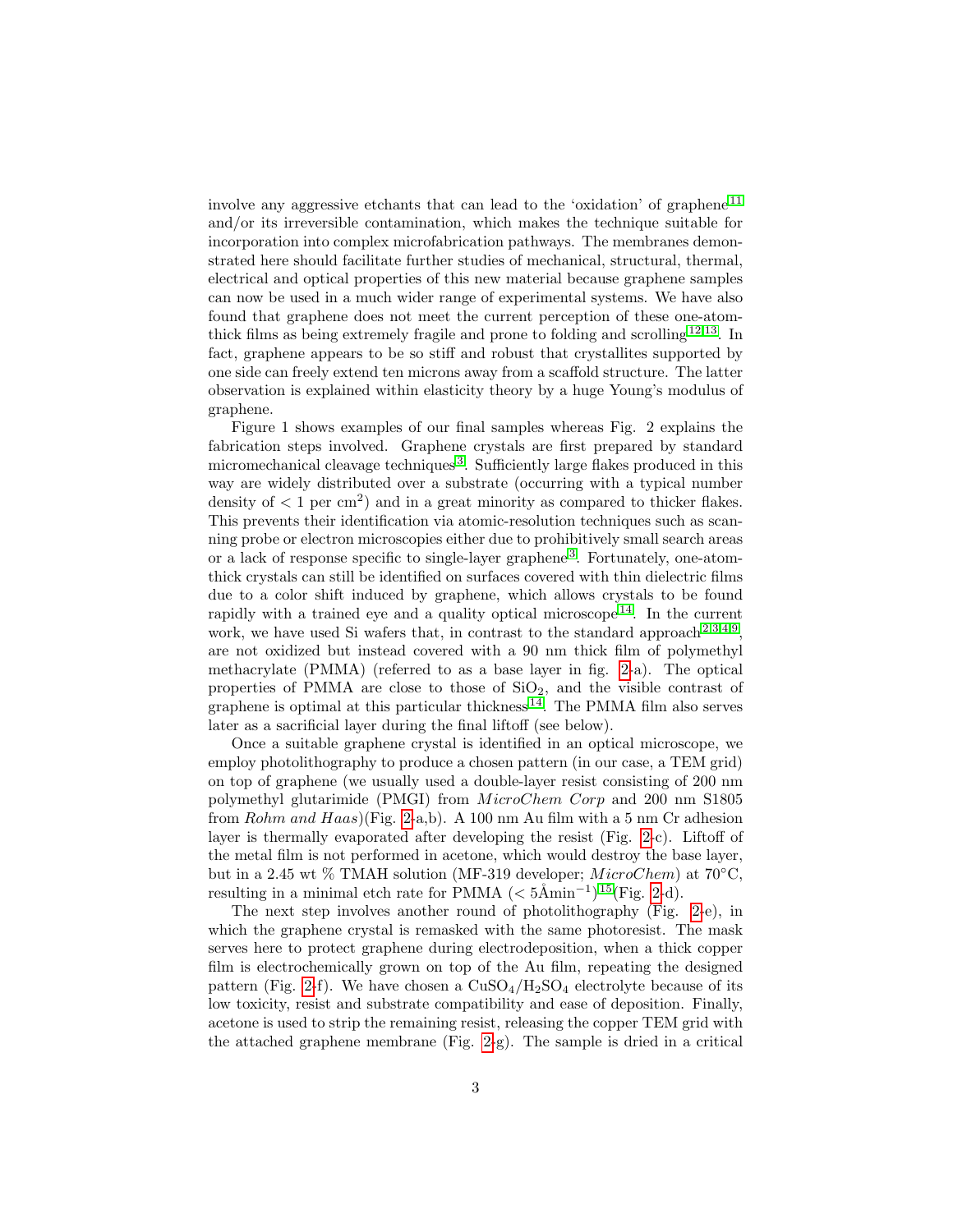

<span id="page-3-0"></span>Figure 2: Microfabrication steps used in the production of graphene membranes.

point dryer to prevent the membrane rupturing due to surface tension. A copper thickness of 10-15 µm is found to be sufficiently robust for reliable handling of the samples. The resulting membranes are then ready for transmission electron microscopy and other graphene studies<sup>[16](#page-8-15)</sup>.

Figure [3](#page-4-0) shows an atomic-resolution TEM image of one of our membranes. The crystal lattice of graphene is readily visible in the clean central area of the micrograph, which is surrounded by regions with hydrocarbon contamination. In the clean region, one can also notice a number of defects induced by electronbeam exposure (100 keV). Note that, prior to TEM studies, our membranes were annealed in a hydrogen atmosphere at 250 ◦C, which allowed the removal of contaminants such as, for example, resist residues  $17$ . Nevertheless, graphene is extremely lipophilic, and we find that a thin contamination layer is rapidly adsorbed on membranes after their exposure to air or a TEM vacuum.

Annealing the samples at temperatures higher than  $300\degree$ C is found to trigger redeposition of copper and the formation of nanoparticles on the surface of graphene (Fig. 4). These particles are useful as a source of high contrast to aid focussing in TEM, and as the in-situ calibration standard based on a copper lattice constant. The top inset of Fig. 4 shows one such Cu crystal. Furthermore, we have used the high angle annular dark field mode (HAADF) of the SuperSTEM, which is very sensitive to chemical contrast. Three foreign atoms found within one small area of a graphene membrane are clearly seen on the HAADF image as white blurred spots (lower inset of Fig. 4) and can be ascribed to adsorbed oxygen or hydroxyl molecules. This illustrates that graphene membranes can be used as an ideal support for atomically-resolved TEM studies. Indeed, being one-atom-thick, monocrystalline and highly conductive, graphene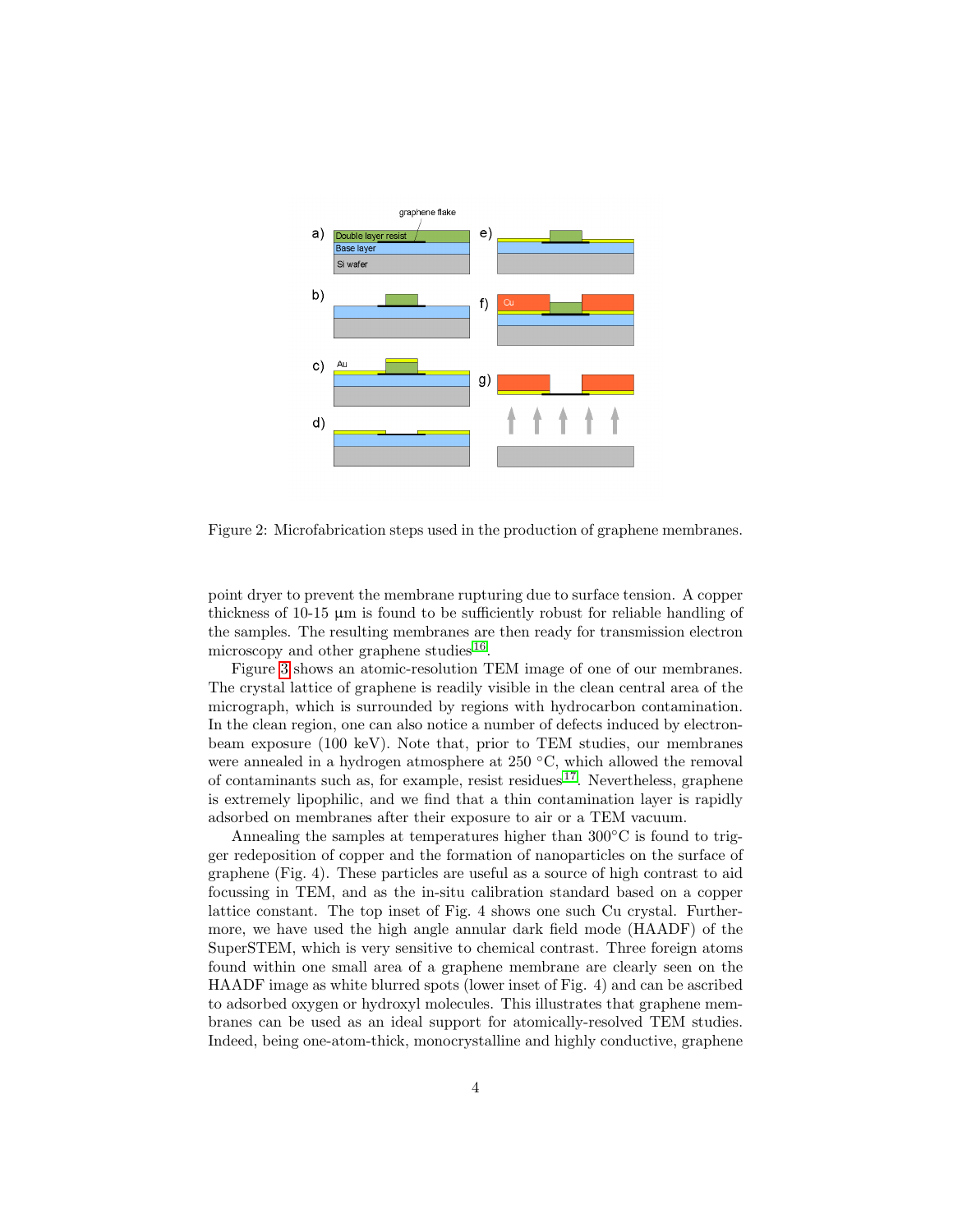<span id="page-4-0"></span>

Figure 3: High resolution bright field micrograph of single-layer graphene. The image was taken at 100 keV with the Daresbury SuperSTEM fitted with a Nion spherical aberration corrector. Contamination is visible at the edges of the field. Several dark spots seen within the clean central area are the beam-induced knock-on damage that becomes increasingly more pronounced for extended exposures. Scale bar: 2 nm.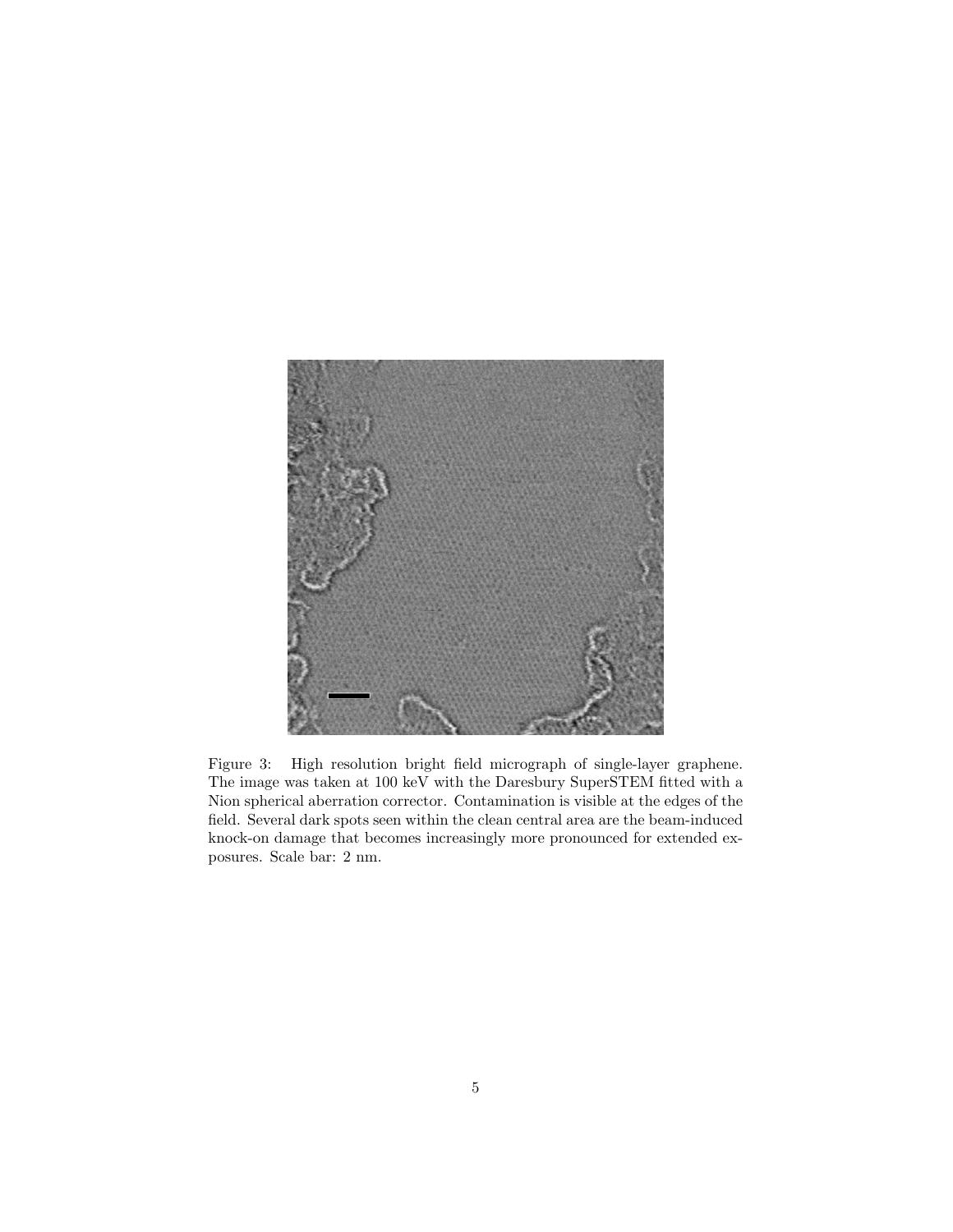

Figure 4: HAADF micrograph of a section of a graphene membrane that fractured during annealing. The graphene crystal is supported from one side only. White dots are copper nanoparticles. Scale bar:  $1\mu$ m. Top inset: high resolution bright field STEM micrograph of such a Cu particle ( $\approx 8.0$  nm; scale bar: 2 nm). Low inset: HAADF image of individual atoms on graphene; scale bar:  $2 \text{ Å}.$ 

<span id="page-5-0"></span>produces a very low background signal. Diffraction spots due to graphene can be isolated and minimally obscure diffraction patterns of investigated samples placed on such membranes. For spectroscopic applications including x-ray microanalysis, graphene also provides a minimal background due to the low atomic number and a low concentration of impurities adsorbed on graphene's surface.

One of the most unexpected and counter-intuitive results of our work is the observation of graphene crystallites supported from one side only. Fig. 4 shows such a crystal left after a membrane was fragmented during its annealing (probably due to thermal stress). In this case, the graphene sliver extends nearly 10  $\mu$ m from the metal grid, in the absence of any external support. This contradicts the perception that graphene is extremely supple and should curl or scroll to minimize the excess energy due to free surface energy and dangling bonds  $12,13$  $12,13$ . The previous observations  $5,6,7$  $5,6,7$  $5,6,7$  on suspended graphene seemed to be in agreement with the latter assumption showing scrolled edges<sup>[5](#page-8-4)</sup>. Figure [4](#page-5-0) proves that, on the contrary, graphene is exceptionally stiff. We believe that the fundamental difference between the case of Fig. 4 and the earlier observations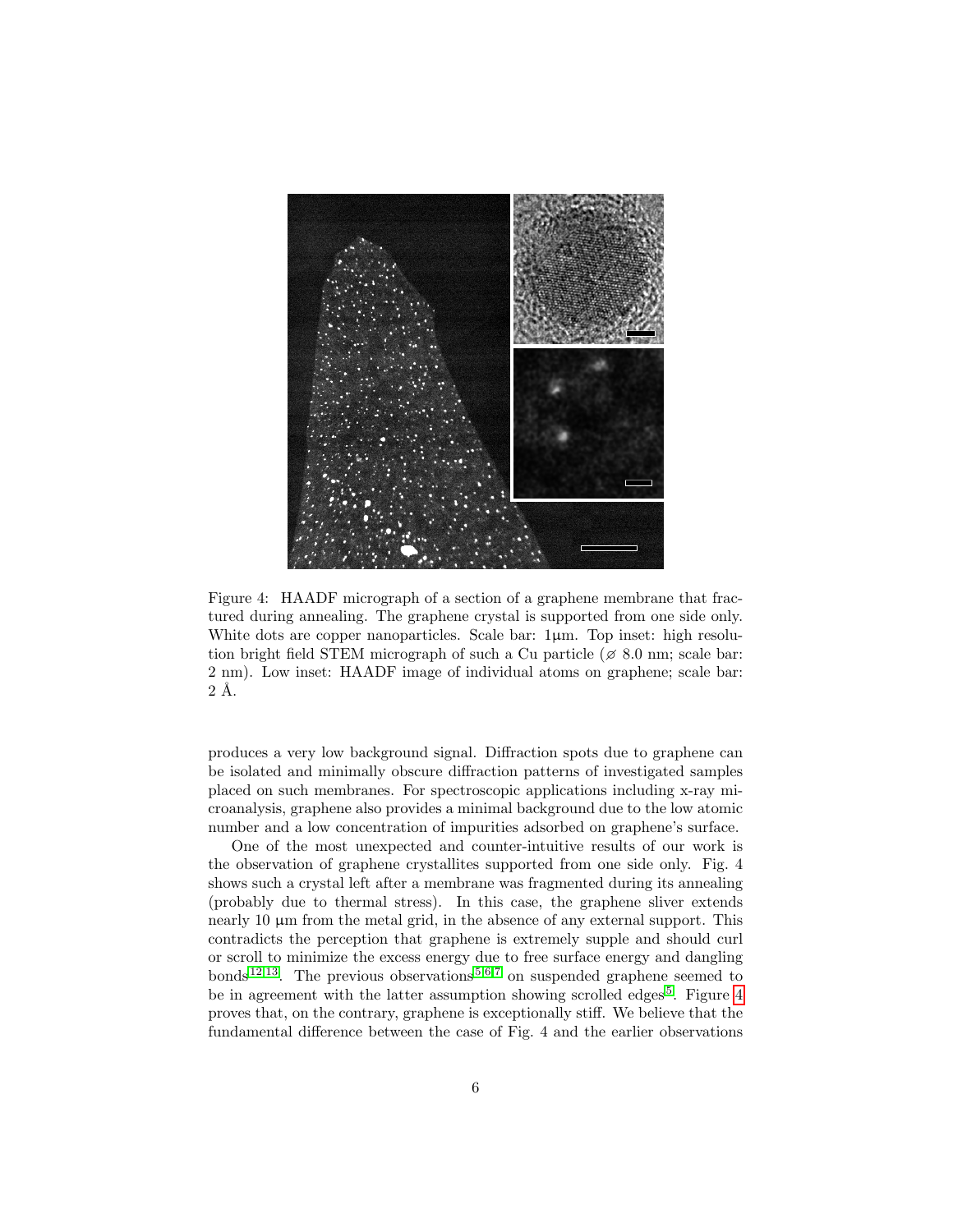is that our crystals were fragmented in a gas atmosphere rather than in liquid (our membranes broken in a liquid were also strongly scrolled and folded).

To appreciate the stiffness of graphene, we note that the effective thickness a of single-layer graphene from the point of view of elasticity theory  $^{18}$  $^{18}$  $^{18}$  can be estimated as  $a = \sqrt{\kappa/E} \approx 0.23$  Å, that is, smaller than even the length of the carbon-carbon bond,  $d = 1.42$  Å. Here we use the bending rigidity  $\kappa$  of  $\approx 1.1$  eV at room temperature<sup>[19](#page-9-1)</sup>, and Young's modulus  $E \approx 22 \text{eV}/\text{\AA}^2$ , which is estimated from the elastic modulus of bulk graphite  $2<sup>0</sup>$ . Therefore, the length l of the observed unsupported graphene beam is  $\approx 10^6$  times larger than its effective thickness. One could visualize this geometry as a sheet of paper that extends 100 meters without a support. Even though such extraordinary rigidity seems counterintuitive, it is in good agreement with the elasticity theory as shown below.

Each carbon atom in the graphene lattice occupies an area  $S_0 = \frac{3\sqrt{3}}{4}d^2$ , and graphene's density is given by  $\rho = M/S_0 \cong 7.6 \cdot 10^{-7} \text{kgm}^{-2}$ , where M is the mass of a carbon atom. Let us first consider the simplest case of a horizontal rectangular sheet of width  $w$  and length  $l$  that is infinitely thin, anchored by its short side  $(y\text{-axis})$  and free to bend under gravity g. The total energy of the sheet is given by

$$
\Sigma = \frac{\kappa}{2} w \int_0^l dx \left(\frac{d^2 h}{dx^2}\right)^2 - \rho g w \int_0^l dx h \tag{1}
$$

where x is the distance from the anchor point at  $x = 0$ , and  $h(x)$  is the deviation from the horizontal axis which is uniform along  $y$ . The solution that minimizes the energy and satisfies the boundary conditions is (cf. Ref.  $^{18}$  $^{18}$  $^{18}$ )

$$
h(x) = \frac{\gamma l^2 x^2}{4} - \frac{\gamma l x^3}{6} + \frac{\gamma x^4}{24},\tag{2}
$$

where  $\gamma = \rho g / \kappa \approx 0.5 \cdot 10^{14} \text{m}^{-3}$ ,  $g \rho \approx 7.48 \cdot 10^{-6} \text{Nm}^{-2}$ . This yields the maximum bending angle  $(dh/dx)_{x=l} = \gamma l^3/6$  and, for the membrane in Fig. 4  $(l \approx 20 \text{ }\mu\text{m})$ , implies bending angles of several degrees.

The above expression is a gross overestimate for bending of real graphene beams with  $w \approx l$  because the discussed purely one-dimensional case takes into account only the bending rigidity and neglects in-plane stresses that inevitably appear in a non-rectangular geometry in order to satisfy boundary conditions<sup>[18](#page-9-0)</sup>. Indeed, sheets of an arbitrary shape should generally experience two-dimensional deformations  $h = h(x, y)$  and, in the case of graphene, bending becomes limited by the extremely high in-plane stiffness described by  $E$ . This makes graphene beams much harder to bend because their apparent rigidity becomes determined by stretching rather than simple bending. Elasticity theory provides an estimate for the typical out-of-plane deformation  $\bar{h}$  (see chapter 14 in ref. 18)

$$
\frac{\bar{h}}{l} \approx \left(\frac{\rho g l}{E}\right)^{1/3} \approx (3 \cdot 10^{-14} l)^{1/3},\tag{3}
$$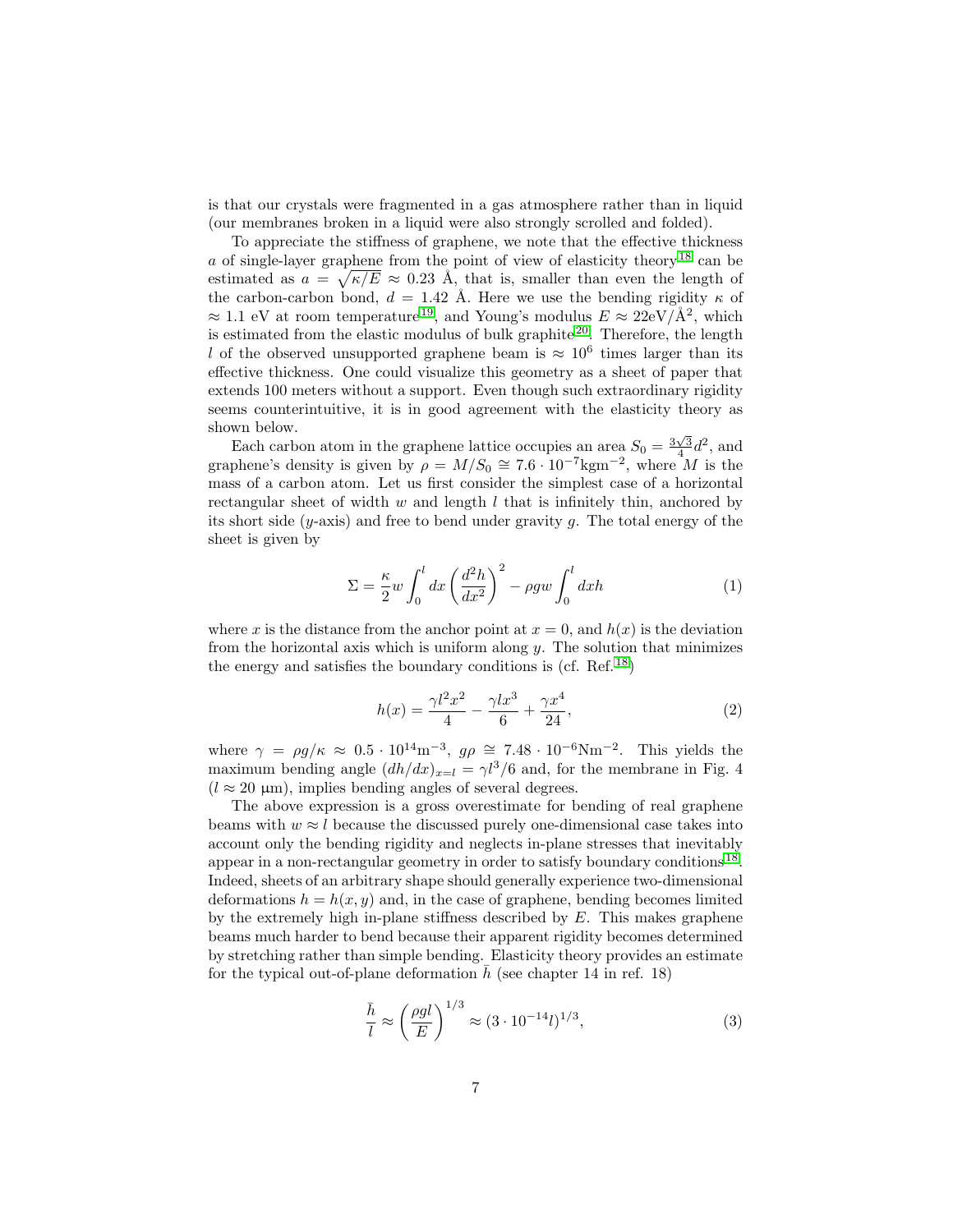where  $l \approx w$  is expressed in micrometers. This means that the gravity induced bending is only of the order of 10−<sup>4</sup> for graphene slivers such as shown in Fig. 4. We can also estimate the corresponding in-plain strain as  $(\bar{h}/l)^2 \approx 10^{-8}$ . Note that the crystal also supports an additional weight of many Cu nanoparticles. We have estimated their average weight density as being 1000 times larger that that of graphene itself. This should result in 100 times larger strain but still of only  $10^{-6}$ . Graphene is known<sup>[21](#page-9-3)</sup> to sustain strain of up to 10% without plastic deformations, albeit edge defects can reduce the limit significantly allowing for the local generation of defects. Still, for the membrane in Fig. 4 to collapse it would require an acceleration of the order of  $10<sup>6</sup>g$ . This shows that oneatom-thick graphene crystals of a nearly macroscopic size have sufficient rigidity to support not only their own weight but significant extra loads and survive accidental shocks during handling and transportation.

In addition to their intrinsic stiffness, graphene crystals are often corrugated, which further increases their effective thickness and rigidity. Microscopic corrugations (ripples) were previously reported for suspended graphene  $5,8$  $5,8$ . Some (but not all) of our membranes also exhibited macroscopic corrugations, which extended over distances of many microns and were probably induced by accidental bending of the supporting grid or mechanical strain during microfabrication. Similar to the case of corrugated paper, the observed corrugations of graphene should increase its effective rigidity by a factor  $(H/a)^2$  where H is the characteristic height of corrugations  $2^{2,23}$  $2^{2,23}$  $2^{2,23}$ . The increase due to ripples is minor but can be dramatic in the case of large-scale corrugations.

Finally, we note that the described technique for making large graphene membranes can also be applied to many other two-dimensional crystals [3](#page-8-2) and ultra-thin films, including those materials that cannot withstand aggressive media (e.g., dichalcogenides). One can also use the technique in the case of graphene grown epitaxially on metallic substrates  $24,25$  $24,25$  in order to either make membranes or study and characterise the epitaxial material further. In this case, the final step in Fig. 2 can be substituted by etching away the substrate or peeling off the electrodeposited TEM grid.

In conclusion, we have demonstrated a technique for producing large graphene membranes in a comparatively robust and integratable format. These membranes present a qualitatively new kind of sample support for TEM studies. More generally, large scale suspended graphene samples should allow a wider range of characterization techniques to be employed and will facilitate the incorporation of graphene in various microelectronic, optical, thermal or mechanical devices. This is a key enabling step for both the investigation and technological development of this exciting new material. The observed counter-intuitively high rigidity of graphene should change our perception of this one-atom-thick material as fragile and mechanically unstable. It already allows us to under-stand the previously unexplained fact that graphene does not scroll<sup>[12](#page-8-11)[,13](#page-8-12)</sup> and can be deposited as flat crystals even after being dispersed in a liquid<sup>[2](#page-8-1)</sup>.

We thank the Engineering and Physical Sciences Research Council (UK) and the Royal Society.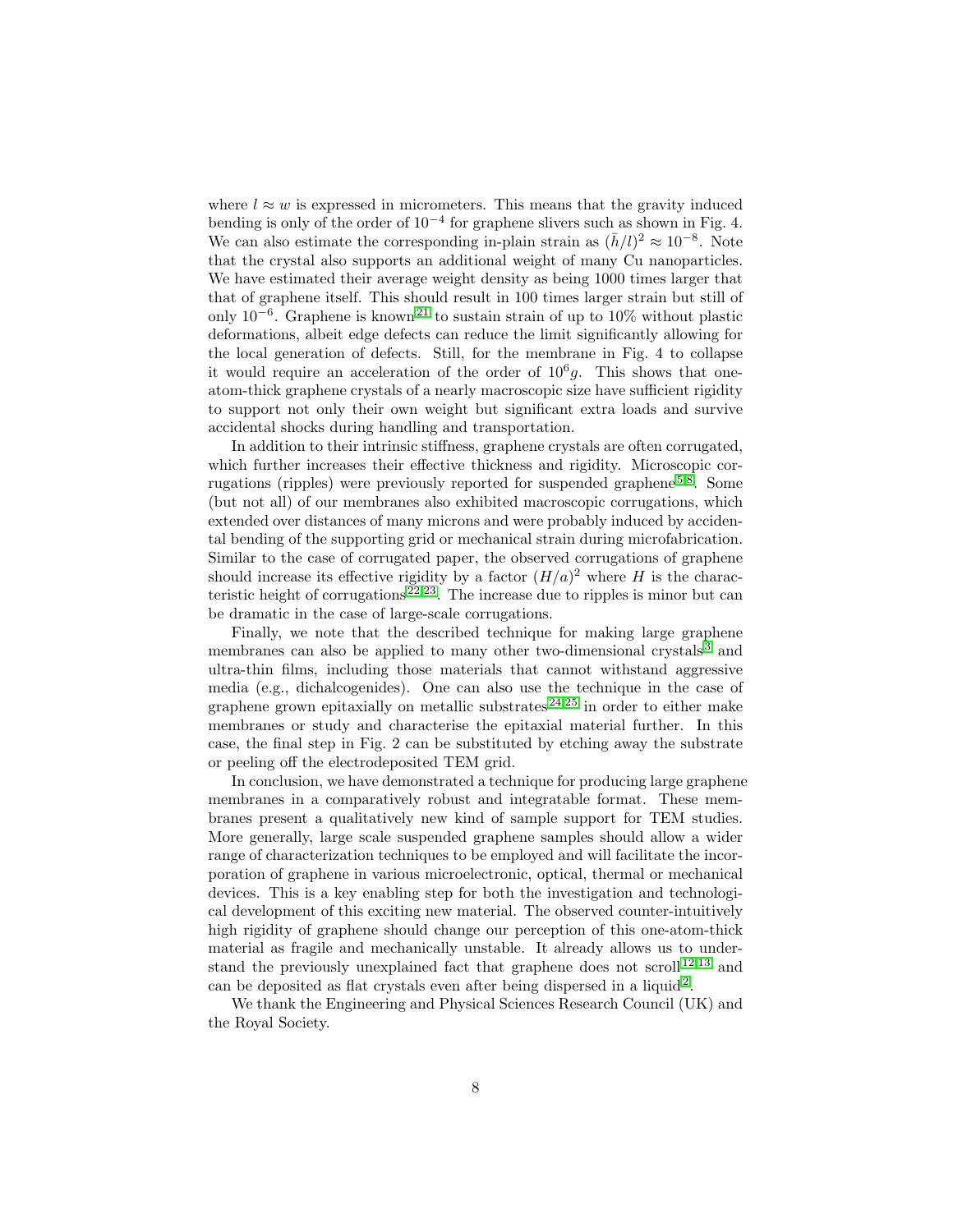## References

- <span id="page-8-0"></span>[1] Geim, A. K.; Novoselov, K. S. Nature Mat. 2007, 6, 183.
- <span id="page-8-1"></span>[2] Novoselov, K. S.; Geim, A. K.; Morozov, S. V.; Jiang, D.; Zhang, Y.; Dubonos, S. V.; Grigorieva, I. V.; Firsov, A. A. Science 2004, 306, 666.
- <span id="page-8-2"></span>[3] Novoselov, K. S.; Jiang, D.; Schedin, F.; Booth, T. J.; Khotkevich, V. V.; Morozov, S. V.; Geim, A. K. Proceedings of the National Academy of Sciences 2005, 102, 10451–10453.
- <span id="page-8-3"></span>[4] Zhang, Y.; Tan, Y. W.; Stormer, H. L.; Kim, P. Nature 2005, 438, 201.
- <span id="page-8-4"></span>[5] Meyer, J.; Geim, A. K.; Katsnelson, M. I.; Novoselov, K. S.; Booth, T. J.; Roth, S. Nature 2007, 446, 60.
- <span id="page-8-5"></span>[6] Bunch, J. S.; van der Zande, A. M.; Verbridge, S. S.; Frank, I. W.; Tanenbaum, D. M.; Parpia, J. M.; Craighead, H. G.; McEuen, P. L. Science 2007, 315, 490.
- <span id="page-8-6"></span>[7] Meyer, J.; Girit, C.; Crommie, M.; Zettl, A. Applied Physics Letters 2008, 92, 123110.
- <span id="page-8-7"></span>[8] Meyer, J.; Geim, A.; Katsnelson, M.; Novoselov, K.; Obergfell, D.; Roth, S.; Girit, C.; Zettl, A. Solid State Communications 2007, 143, 101–109.
- <span id="page-8-8"></span>[9] Poot, M.; van der Zant, H. S. J. Applied Physics Letters 2008 92, 123110.
- <span id="page-8-9"></span>[10] Balandin, A. A.; Ghosh, S.; Bao, W.; Calizo, I., Teweldebrhan, D., Miao, F.; Lau, C. N.; Nano Letters 2008, 8, 902–907.
- <span id="page-8-10"></span>[11] Stankovich, S.; Dikin, D. A.; Dommett, G. H. B.; Kohlhaas, K. M.; Zimney, E. J; Stach, E. A; Piner, R. D.; Nguyen, S. T.; Ruoff, R. S. Nature 2006, 442, 282-286.
- <span id="page-8-11"></span>[12] Shioyama, H. *J. Mater. Sci. Lett.* **2001**, 20, 499.
- <span id="page-8-12"></span>[13] Viculis, L.; Mack, J.; Kaner, R. Science **2003**, 299, 1361.
- <span id="page-8-13"></span>[14] Blake, P.; Hill, E. W.; Castro Neto, A. H.; Novoselov, K. S.; Jiang, D.; Yang, R.; Booth, T. J.; Geim, A. K. Applied Physics Letters 2007, 91, 063124.
- <span id="page-8-14"></span>[15] Bodas, D. S.; Gangal, S. A. Journal of Applied Polymer Science 2006, 102, 2094.
- <span id="page-8-15"></span>[16] Nair, R. R.; Blake, P.; Grigorenko, A. N.; Novoselov, K. S.; Booth, T. J.; Stauber, T.; Peres, N. M. R.; Geim, A. K. Science 2008, 320, 1308.
- <span id="page-8-16"></span>[17] Ishigami, M.; Chen, J.; Cullen, W.; Fuhrer, M.; Williams, E. Nano Letters 2007, 7, 1643 – 1648.